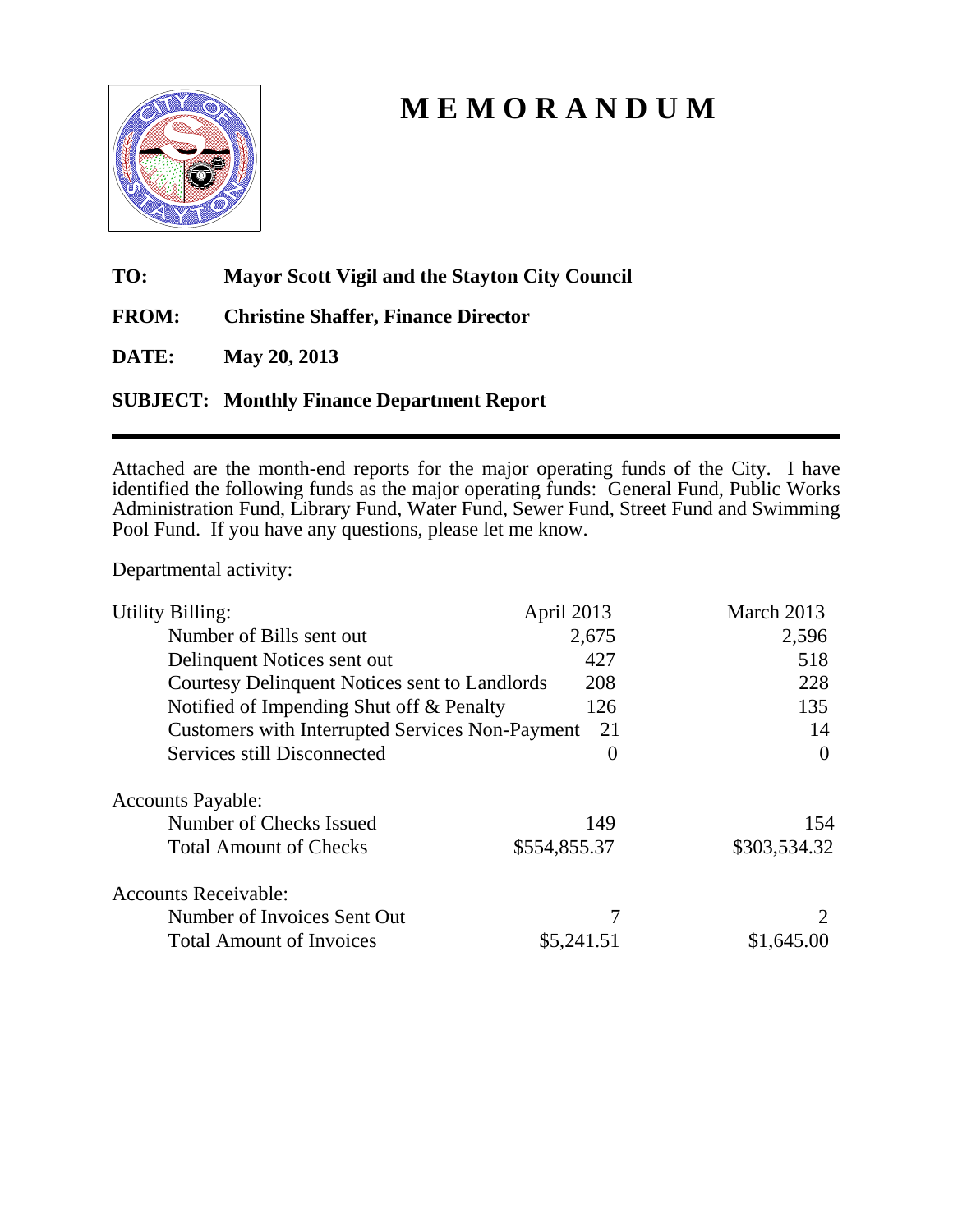#### GENERAL FUND

|                                   | <b>YTD ACTUAL</b> | <b>BUDGET</b> | VARIANCE                     | <b>PCNT</b> |
|-----------------------------------|-------------------|---------------|------------------------------|-------------|
| <b>REVENUE</b>                    |                   |               |                              |             |
| <b>PROPERTY TAXES</b>             | 1,624,413.21      | 1,708,922.00  | 84,508.79                    | 95.1        |
| <b>CHARGES FOR SERVICES</b>       | 3,986.73          | 7,200.00      | 3,213.27                     | 55.4        |
| <b>GRANTS &amp; CONTRIBUTIONS</b> | 787.00            | 1,500.00      | 713.00                       | 52.5        |
| <b>FRANCHISE FEES</b>             | 543,087.61        | 626,000.00    | 82,912.39                    | 86.8        |
| LICENSES, PERMITS & FEES          | 27,490.20         | 16,000.00     | 11,490.20)<br>(              | 171.8       |
| <b>FINES &amp; FORFEITURES</b>    | 39,668.30         | 20,500.00     | 19,168.30)<br>$\overline{(}$ | 193.5       |
| <b>INTERGOVERNMENTAL</b>          | 146,803.12        | 163,200.00    | 16,396.88                    | 90.0        |
| <b>INTEREST</b>                   | 4,043.86)         | 1,000.00      | 5,043.86                     | (404.4)     |
| MISCELLANEOUS/TRANSFERS           | 295,248.08        | 385,425.00    | 90,176.92                    | 76.6        |
|                                   | 2,677,440.39      | 2,929,747.00  | 252,306.61                   | 91.4        |
| <b>EXPENDITURES</b>               |                   |               |                              |             |
| NON-DEPARTMENTAL                  | 256,529.06        | 411,000.00    | 154,470.94                   | 62.4        |
| <b>ADMINISTRATION</b>             | 360,855.10        | 461,973.00    | 101,117.90                   | 78.1        |
| <b>POLICE</b>                     | 1,455,244.28      | 1,866,232.00  | 410,987.72                   | 78.0        |
| <b>PLANNING</b>                   | 73,368.08         | 138,224.00    | 64,855.92                    | 53.1        |
| <b>COMMUNITY CENTER</b>           | 38,936.51         | 56,798.00     | 17,861.49                    | 68.6        |
| <b>PARKS</b>                      | 104,227.07        | 141,576.00    | 37,348.93                    | 73.6        |
| <b>STREET LIGHTING</b>            | 77,827.60         | 103,915.00    | 26,087.40                    | 74.9        |
|                                   | 2,366,987.70      | 3,179,718.00  | 812,730.30                   | 74.4        |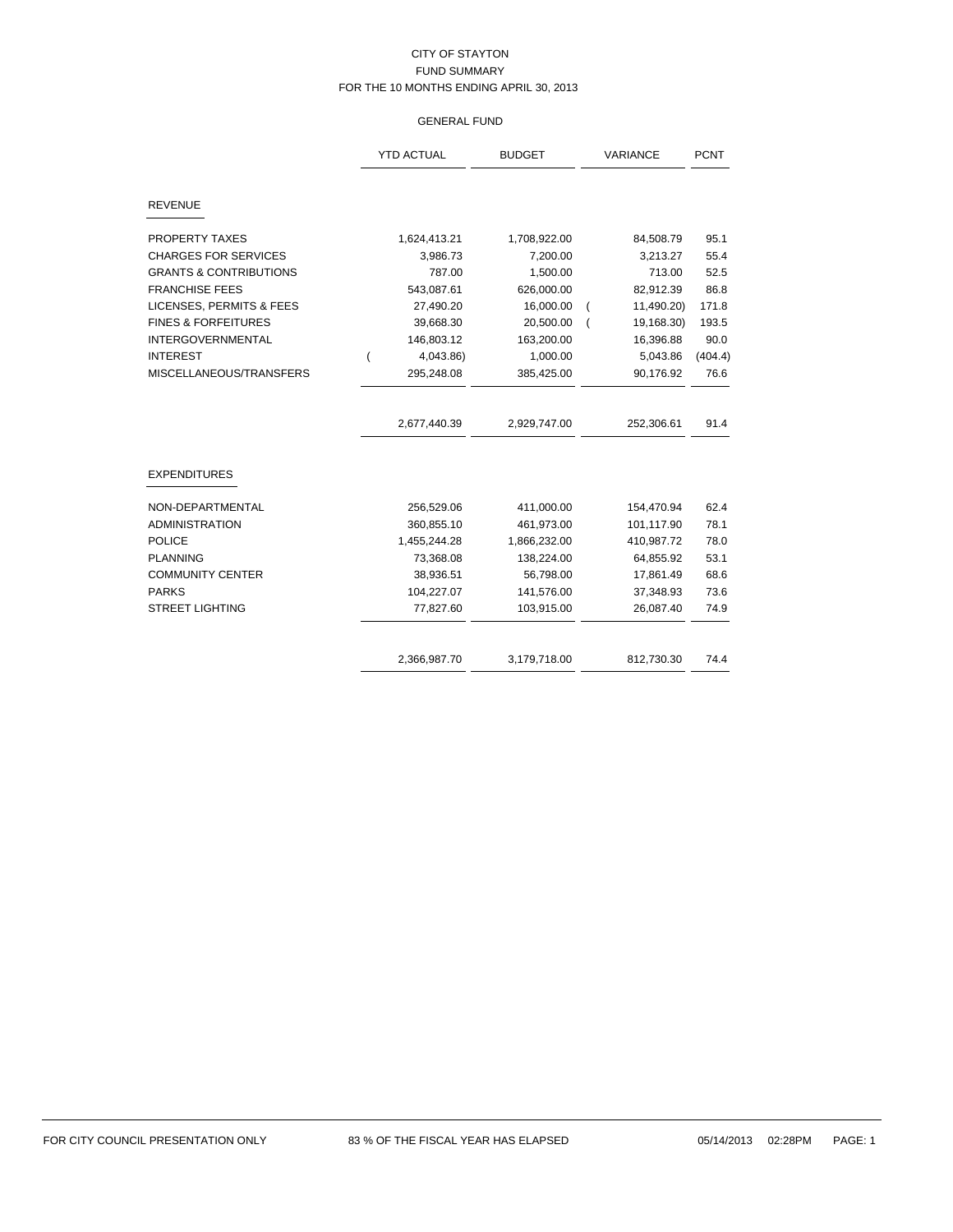#### PUBLIC WORKS ADMINISTRATION

|                         | <b>YTD ACTUAL</b> | <b>BUDGET</b> | VARIANCE                 | <b>PCNT</b> |  |
|-------------------------|-------------------|---------------|--------------------------|-------------|--|
| <b>REVENUE</b>          |                   |               |                          |             |  |
| <b>INTEREST</b>         | 157.80            | 100.00        | 57.80)<br>$\overline{ }$ | 157.8       |  |
| MISCELLANEOUS/TRANSFERS | 309,787.65        | 415,000.00    | 105,212.35               | 74.7        |  |
|                         | 309,945.45        | 415,100.00    | 105,154.55               | 74.7        |  |
| <b>EXPENDITURES</b>     |                   |               |                          |             |  |
| DEPARTMENT 80           | 322,903.37        | 438,423.00    | 115,519.63               | 73.7        |  |
|                         | 322,903.37        | 438,423.00    | 115,519.63               | 73.7        |  |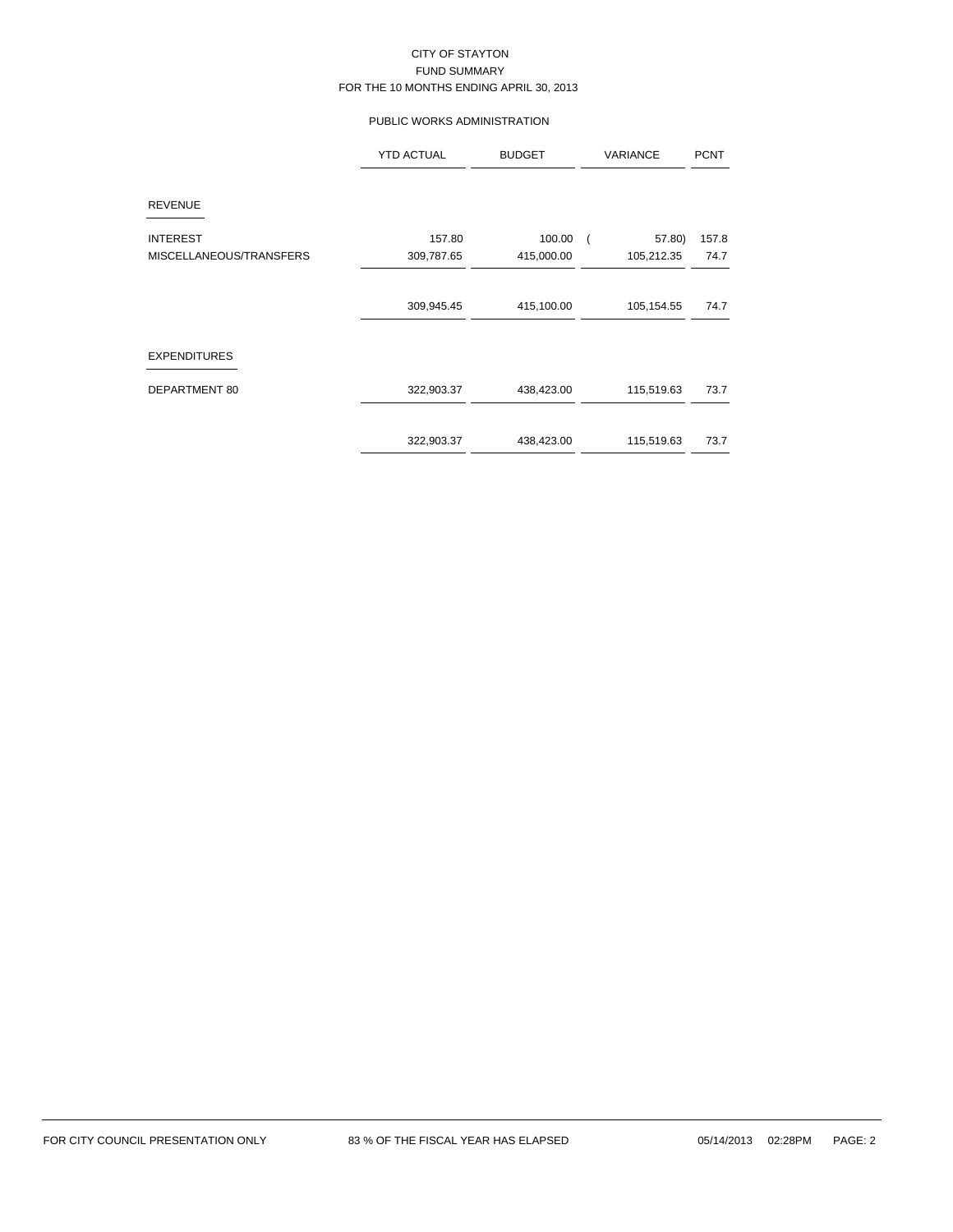#### LIBRARY FUND

|                                   | <b>YTD ACTUAL</b> | <b>BUDGET</b> | <b>VARIANCE</b> | <b>PCNT</b> |
|-----------------------------------|-------------------|---------------|-----------------|-------------|
| <b>REVENUE</b>                    |                   |               |                 |             |
| <b>PROPERTY TAXES</b>             | 131,477.25        | 134,700.00    | 3,222.75        | 97.6        |
| <b>CHARGES FOR SERVICES</b>       | 57,083.25         | 80,450.00     | 23,366.75       | 71.0        |
| <b>GRANTS &amp; CONTRIBUTIONS</b> | 25,150.00         | 30,000.00     | 4,850.00        | 83.8        |
| LICENSES, PERMITS & FEES          | 11,433.45         | 12,300.00     | 866.55          | 93.0        |
| <b>FINES &amp; FORFEITURES</b>    | 12,579.66         | 15,000.00     | 2,420.34        | 83.9        |
| <b>INTERGOVERNMENTAL</b>          | 1,118.00          | 1,100.00      | $18.00$ )       | 101.6       |
| <b>INTEREST</b>                   | 348.73            | 200.00        | 148.73)         | 174.4       |
| MISCELLANEOUS/TRANSFERS           | 97,404.25         | 131,100.00    | 33,695.75       | 74.3        |
|                                   | 336,594.59        | 404,850.00    | 68,255.41       | 83.1        |
| <b>EXPENDITURES</b>               |                   |               |                 |             |
| DEPARTMENT 80                     | 349,424.73        | 444,912.00    | 95,487.27       | 78.5        |
|                                   | 349,424.73        | 444,912.00    | 95,487.27       | 78.5        |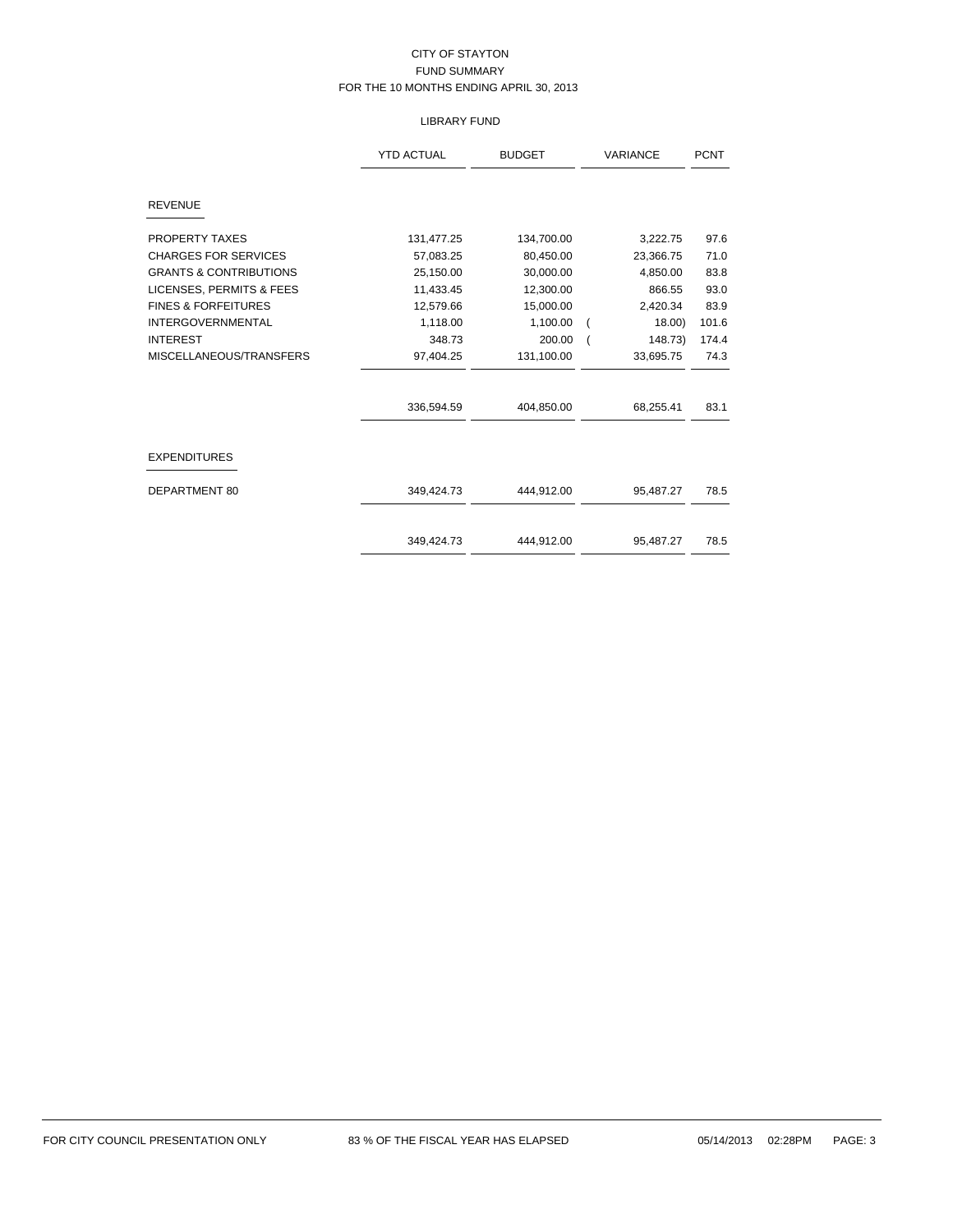#### WATER ENTERPRISE FUND

|                             | <b>YTD ACTUAL</b> | <b>BUDGET</b> | <b>VARIANCE</b> | <b>PCNT</b> |
|-----------------------------|-------------------|---------------|-----------------|-------------|
| <b>REVENUE</b>              |                   |               |                 |             |
| <b>CHARGES FOR SERVICES</b> | 1,493,964.40      | 1,745,000.00  | 251,035.60      | 85.6        |
| LICENSES, PERMITS & FEES    | 27,762.50         | 29,000.00     | 1,237.50        | 95.7        |
| <b>INTEREST</b>             | 4,069.53          | 3,500.00      | 569.53)         | 116.3       |
| MISCELLANEOUS/TRANSFERS     | 424.66            | 11,000.00     | 10,575.34       | 3.9         |
|                             | 1,526,221.09      | 1,788,500.00  | 262,278.91      | 85.3        |
| <b>EXPENDITURES</b>         |                   |               |                 |             |
| DEPARTMENT 86               | 1,974,575.68      | 2,324,761.00  | 350,185.32      | 84.9        |
|                             | 1,974,575.68      | 2,324,761.00  | 350,185.32      | 84.9        |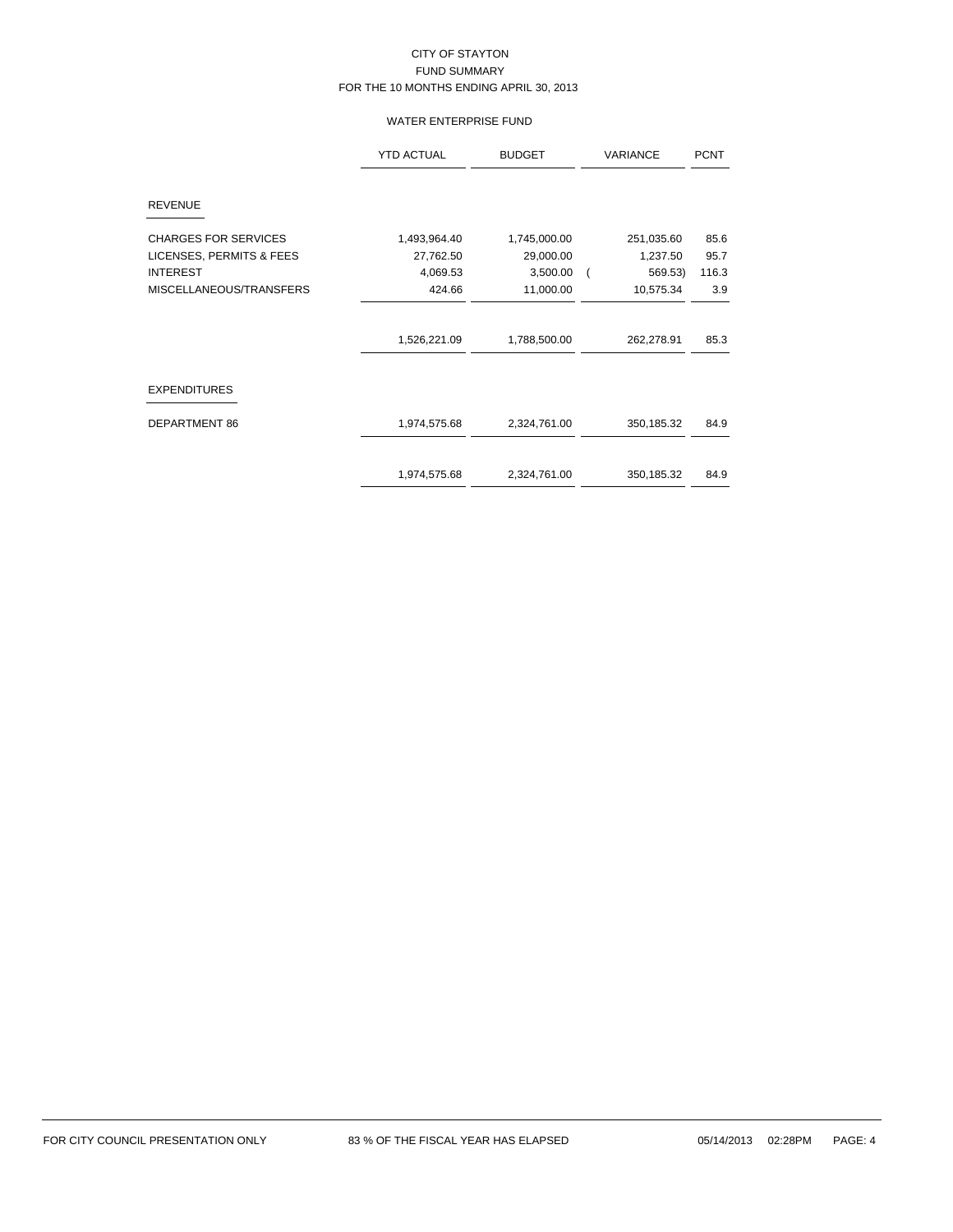#### SEWER ENTERPRISE FUND

|                             | <b>YTD ACTUAL</b> | <b>BUDGET</b> | <b>VARIANCE</b>             | <b>PCNT</b> |
|-----------------------------|-------------------|---------------|-----------------------------|-------------|
| <b>REVENUE</b>              |                   |               |                             |             |
| <b>CHARGES FOR SERVICES</b> | 2,270,966.40      | 2,626,680.00  | 355,713.60                  | 86.5        |
| <b>INTEREST</b>             | 10,984.46         | 9,000.00      | 1,984.46)<br>$\overline{ }$ | 122.1       |
| MISCELLANEOUS/TRANSFERS     | 47,642.04         | 2,500.00      | 45,142.04)                  | 1905.7      |
|                             | 2,329,592.90      | 2,638,180.00  | 308,587.10                  | 88.3        |
| <b>EXPENDITURES</b>         |                   |               |                             |             |
| <b>DEPARTMENT 86</b>        | 2,078,364.17      | 3,405,469.00  | 1,327,104.83                | 61.0        |
|                             | 2,078,364.17      | 3,405,469.00  | 1,327,104.83                | 61.0        |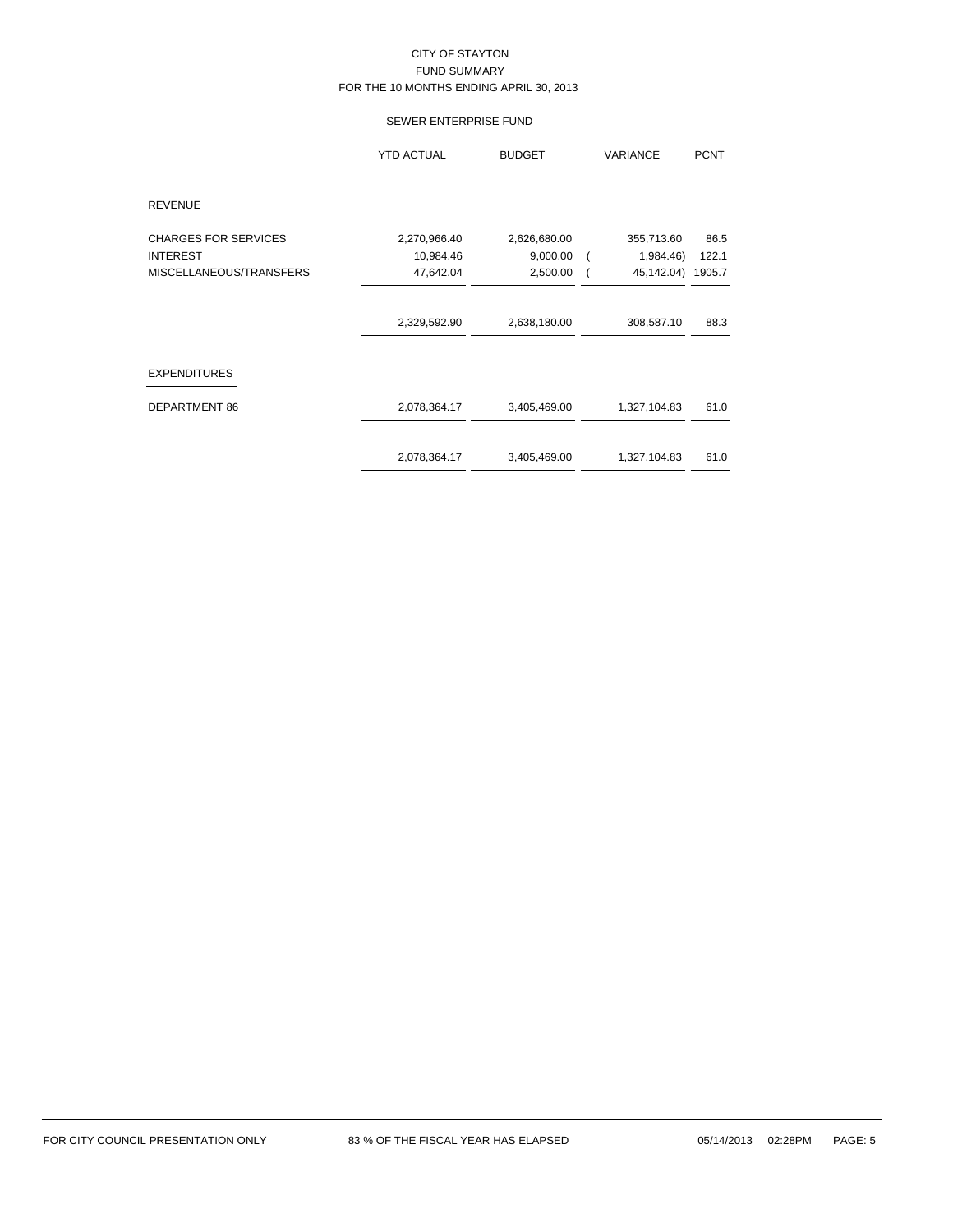#### STREET FUND

|                             | <b>YTD ACTUAL</b> | <b>BUDGET</b> | <b>VARIANCE</b>           | <b>PCNT</b> |  |
|-----------------------------|-------------------|---------------|---------------------------|-------------|--|
| <b>REVENUE</b>              |                   |               |                           |             |  |
| <b>CHARGES FOR SERVICES</b> | 71,567.69         | 84,000.00     | 12,432.31                 | 85.2        |  |
| LICENSES, PERMITS & FEES    | 3.61              | .00           | 3.61)                     | $\cdot 0$   |  |
| <b>INTERGOVERNMENTAL</b>    | 697,535.34        | 861,119.00    | 163,583.66                | 81.0        |  |
| <b>INTEREST</b>             | 439.53            | 250.00        | 189.53)<br>$\overline{ }$ | 175.8       |  |
| MISCELLANEOUS/TRANSFERS     | 13.65             | 250.00        | 236.35                    | 5.5         |  |
|                             |                   |               |                           |             |  |
|                             | 769,559.82        | 945,619.00    | 176,059.18                | 81.4        |  |
| <b>EXPENDITURES</b>         |                   |               |                           |             |  |
| DEPARTMENT 80               | 599,680.66        | 977,462.00    | 377,781.34                | 61.4        |  |
|                             | 599,680.66        | 977,462.00    | 377,781.34                | 61.4        |  |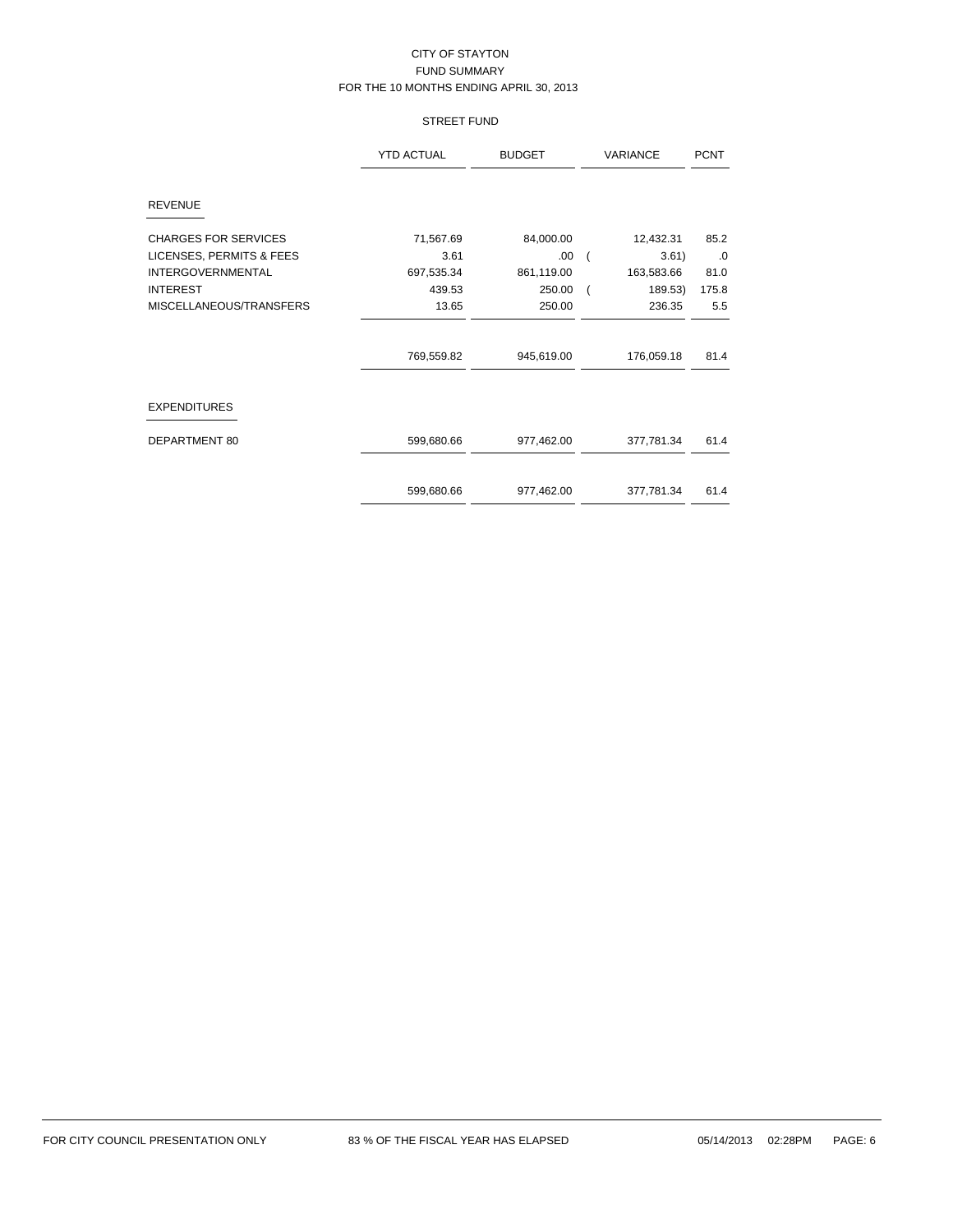#### SWIMMING POOL FUND

|                                   | <b>YTD ACTUAL</b> | <b>BUDGET</b> | <b>VARIANCE</b> | <b>PCNT</b> |
|-----------------------------------|-------------------|---------------|-----------------|-------------|
| <b>REVENUE</b>                    |                   |               |                 |             |
|                                   |                   |               |                 |             |
| <b>PROPERTY TAXES</b>             | 150,866.59        | 153,400.00    | 2,533.41        | 98.4        |
| <b>CHARGES FOR SERVICES</b>       | 87,010.51         | 105,000.00    | 17,989.49       | 82.9        |
| <b>GRANTS &amp; CONTRIBUTIONS</b> | 16.00             | 20,000.00     | 19,984.00       | $\cdot$ 1   |
| <b>INTEREST</b>                   | 289.02            | 300.00        | 10.98           | 96.3        |
| MISCELLANEOUS/TRANSFERS           | 56,905.56         | 79,000.00     | 22,094.44       | 72.0        |
|                                   |                   |               |                 |             |
|                                   | 295,087.68        | 357,700.00    | 62,612.32       | 82.5        |
| <b>EXPENDITURES</b>               |                   |               |                 |             |
| DEPARTMENT 86                     | 270,516.16        | 408,958.00    | 138,441.84      | 66.2        |
|                                   | 270,516.16        | 408,958.00    | 138,441.84      | 66.2        |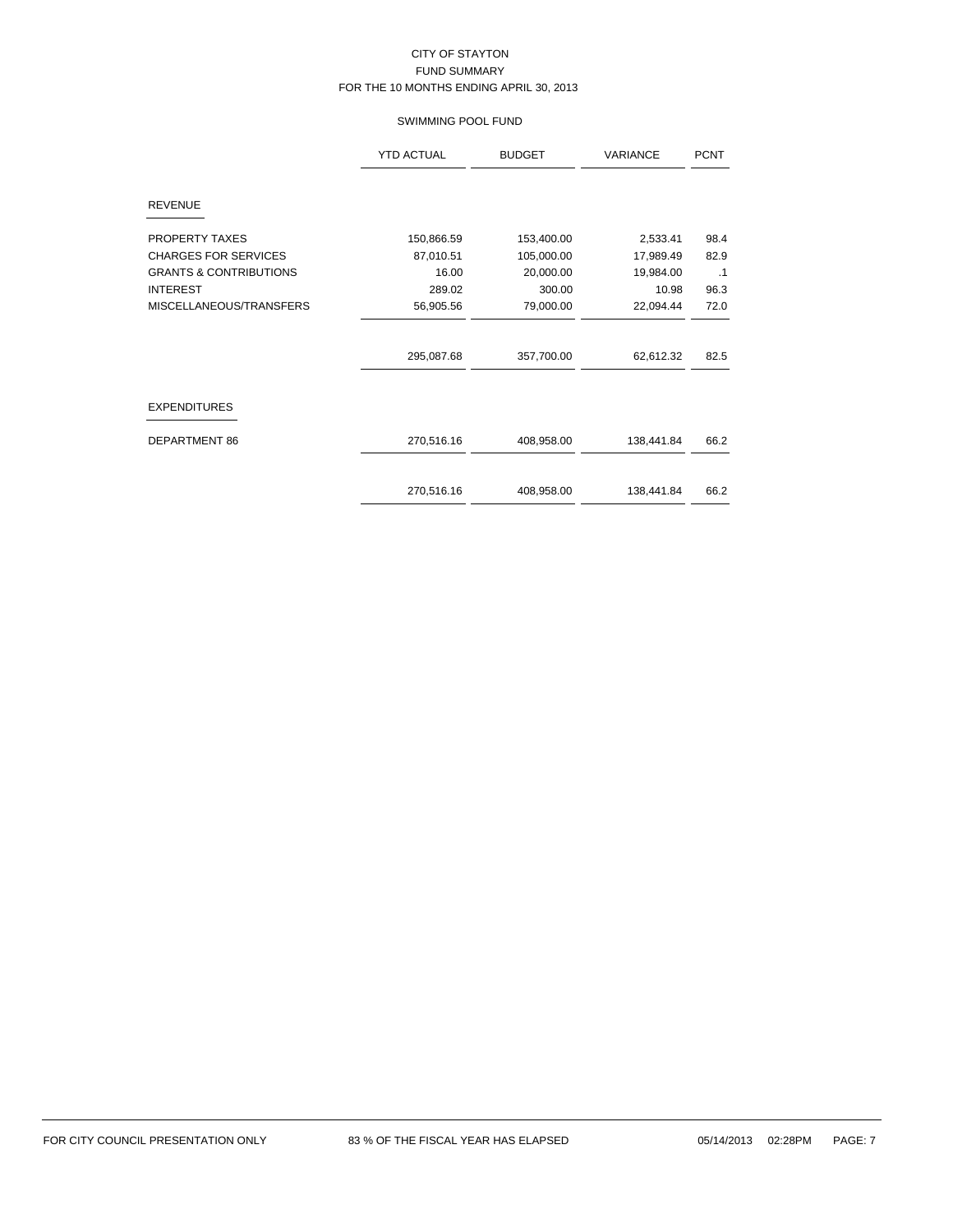

# **M E M O R A N D U M**

| TO:             | <b>Mayor Vigil and the Stayton City Council</b>         |
|-----------------|---------------------------------------------------------|
| <b>FROM:</b>    | <b>Rich Sebens, Chief of Police</b>                     |
| <b>SUBJECT:</b> | <b>Monthly Crime Rate Comparison Statistical Sheets</b> |
| DATE:           | May 20, 2013                                            |

Below you will see the stats for the Police Department for the month of April.

|                                | <b>April</b><br>2013 | <b>Year to Date</b><br>2013 | April<br>2012 | <b>Year to Date</b><br>2012 |
|--------------------------------|----------------------|-----------------------------|---------------|-----------------------------|
| <b>Police Activity</b>         | 770                  | 3195                        | 787           | 3146                        |
| <b>Investigated Incidents</b>  | 339                  | 1354                        | 336           | 1284                        |
| <b>Citations/Warning</b>       | 146                  | 966                         | 267           | 1107                        |
| <b>Traffic Accidents</b>       | 10                   | 31                          | 9             | 42                          |
| <b>Arrests</b>                 | 42                   | 215                         | 31            | 177                         |
| <b>Reserve Volunteer Hours</b> | 396                  | 1496                        | 312           | 1158                        |
| <b>Citizen Volunteer Hours</b> | 65.5                 | 273.75                      | N/A           | N/A                         |
| <b>Peer Court Referrals:</b>   | 5                    | 8                           | 4             | 17                          |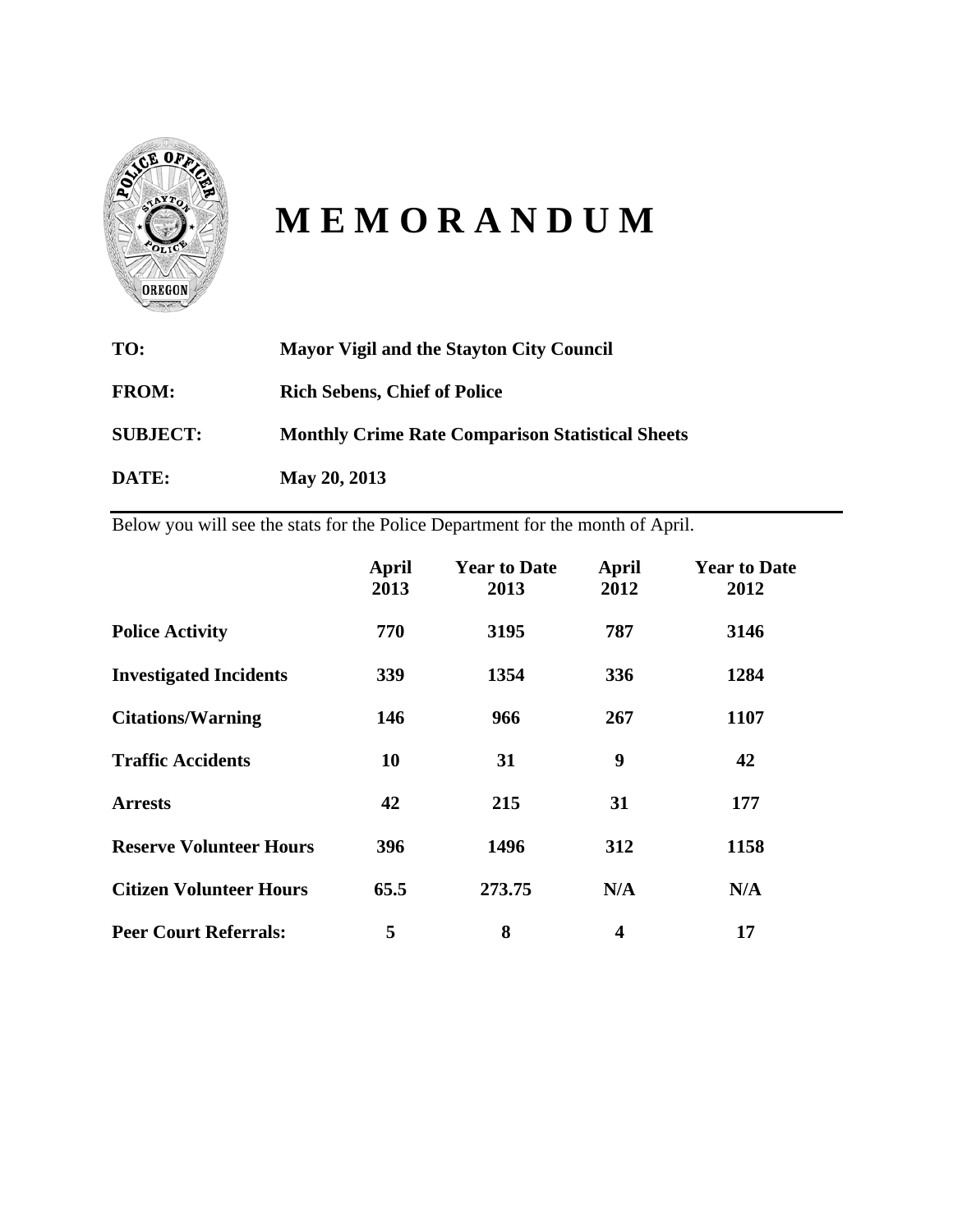|                                                             | CONSOLIDATED MON                     |                                   | STAYTOI                     | THLY                     | $\pmb{\mathsf{I}}$<br>/1/2013         | 4/30/2013                             | N POLICE DEPARTMENT                       | CATEGORIZED REPORT-NIBRS |                   |                       |                          |                                   |                               |                          |                           |
|-------------------------------------------------------------|--------------------------------------|-----------------------------------|-----------------------------|--------------------------|---------------------------------------|---------------------------------------|-------------------------------------------|--------------------------|-------------------|-----------------------|--------------------------|-----------------------------------|-------------------------------|--------------------------|---------------------------|
|                                                             |                                      | <b>CRIMES</b>                     |                             |                          |                                       | CRIMES CLEARED                        |                                           |                          | PERCENT CLEARED   |                       |                          | PERSONS ARRESTED                  |                               |                          |                           |
|                                                             | 4/1/13                               | 1/1/13                            | 1/1/12                      | Percent                  | 4/1/13<br>$\mathbf{B}^{\prime}$       | 1/1/13                                | ARREST & EXCEPTION<br>1/1/12              | 4/1/13                   | 1/1/13            | 1/1/12                |                          | \$                                |                               | 1/1/13                   | 1/1/12                    |
|                                                             | 4/30/13<br>$\boldsymbol{\mathsf{s}}$ | 4/30/13<br>$\mathbf{c}$           | 4/30/12<br>$\boldsymbol{e}$ | Change                   | 4/30/13<br>s                          | 4/30/13<br>$\boldsymbol{\varepsilon}$ | 4/30/12<br>$\boldsymbol{\mathsf{s}}$      | 4/30/13<br>$\mathbf{S}$  | 4/30/13           | 4/30/12<br>$\ddot{c}$ | Juv                      | <b>Adult</b>                      | Total                         | 4/30/13<br>g             | 4/30/12<br>$\mathbf{e}$   |
| NON-CRIMINAL                                                |                                      |                                   |                             |                          |                                       |                                       |                                           |                          |                   |                       |                          |                                   |                               |                          |                           |
| ACCIDENT-PROPERTY<br><b>ACCIDENT-INJURY</b>                 | $\overline{r}$<br>u                  | $\mathbf{5}$                      | 29<br>4                     | $0.0\%$<br>$-58.6%$      |                                       |                                       |                                           |                          |                   |                       |                          |                                   |                               |                          |                           |
| NON CRIMINAL DOMESTIC DISTURBANCE<br>ALL OTHER NON-CRIMINAL | 240<br>256                           | 915<br>965<br>रु                  | 883<br>953<br>37            | $-8.1\%$<br>1.3%<br>3.6% |                                       |                                       |                                           |                          |                   |                       |                          |                                   |                               |                          |                           |
| PERSON                                                      |                                      |                                   |                             |                          |                                       |                                       |                                           |                          |                   |                       |                          |                                   |                               |                          |                           |
| AGGRAVATED ASSAULT                                          |                                      |                                   |                             | 20.0%<br>100.0%          |                                       |                                       |                                           | 100.0%                   | 100.0%            | 80.0%                 |                          |                                   | $ -$                          | $\infty$ $-$             | 40                        |
| OFFENSE AGAINST FAMILY<br><b>KIDNAPPING</b>                 | 0                                    | $\sim$ $\sim$ $\sim$              |                             | $0.0\%$                  | 0                                     | $\sim$ $\sim$ $\sim$                  |                                           | $0.0\%$<br>100.0%        | 100.0%<br>100.0%  | 100.0%<br>100.0%      | ∘                        | $\bullet$<br>0                    |                               | $\blacksquare$           |                           |
| <b>OTHER ASSAULTS</b>                                       | ా                                    | 24                                | 25                          | $-4.0%$                  | n                                     | $\overline{20}$                       | 23                                        | 100.0%                   | 83.3%             | 92.0%                 |                          | $\blacksquare$                    | $\bullet$ $\bullet$ $\bullet$ | $\mathbf{18}$            | $\frac{10}{2}$            |
| RAPE                                                        | $\bullet$                            | $\bullet$                         | $\bullet$                   | 300.0%<br>$0.0\%$        | $\bullet$<br>$\overline{\phantom{a}}$ | $\bullet$<br>S                        | $\bullet$                                 | 100.0%<br>$0.0\%$        | 75.0%<br>$0.0\%$  | 100.0%<br>$0.0\%$     | $\bullet$<br>$\bullet$   | $\bullet$<br>$\bullet$            |                               | $\bullet$                | $\blacksquare$            |
| RESTRAINING ORDER VIOLATION<br><b>SEX OFFENSES</b>          | လ ဆ<br>$\blacksquare$                | 4<br>n ä                          | $\infty$                    | $-37.5%$                 | $\bullet$                             | $\bullet$                             | $\overline{r}$                            | $0.0\%$                  | $0.0\%$           | 87.5%                 | $\bullet$                | $\bullet$                         | $\bullet$                     | 253                      | $\infty$                  |
|                                                             |                                      |                                   | $\overline{\mathcal{A}}$    | $2.4\%$                  | $\circ$                               | $\mathcal{L}$                         | $\mathcal{F}_{\mathcal{F}_{\mathcal{F}}}$ | 75.0%                    | 76.2%             | 90.2%                 | X,                       |                                   | $\mathcal{F}^{\bullet}$ .     |                          | $\frac{w}{m}$             |
| PROPERTY                                                    |                                      |                                   |                             |                          |                                       |                                       |                                           |                          |                   |                       |                          |                                   |                               |                          |                           |
| <b>ARSON</b>                                                |                                      |                                   |                             | $0.0\%$                  | ⇨                                     |                                       |                                           | $0.0\%$                  | $100.0\%$         | $0.0\%$               |                          | 0                                 | 0                             |                          | 0                         |
| <b>BURGLARY - OTHER STRUCTURE</b><br>BURGLARY - BUSINESS    |                                      | ₩<br>N                            | ∞<br>4                      | $-75.0%$<br>$0.0\%$      | $\bullet$<br>$\bullet$                |                                       | $\blacksquare$                            | $0.0\%$<br>$0.0\%$       | 50.0%<br>25.0%    | 12.5%<br>$25.0\%$     | $\bullet$<br>0           | $\bullet$<br>⇨                    | $\circ\circ\circ\circ\circ$   | $\blacksquare$           | $\overline{\phantom{a}}$  |
| <b>BURGLARY - RESIDENCE</b>                                 |                                      | $\infty$                          | $\boldsymbol{z}$            | $-63.6%$                 | $\bullet$                             | N                                     |                                           | $0.0\%$                  | 25.0%             | 9.1%                  | $\bullet$                | $\bullet$                         |                               | N                        | $\circ$ $\sim$            |
| <b>COUNTERFEITING/FORGERY</b>                               | $\bullet$                            | $\bullet$                         | A                           | 50.0%<br>11.8%           | $\Rightarrow$                         |                                       | 772                                       | $0.0\%$                  | 16.7%             | 50.0%                 | $\bullet$                | $\bullet$                         |                               | $\overline{\phantom{a}}$ |                           |
| LARCENY<br>FRAUD                                            | 5<br>$\overline{24}$                 | $\mathbf{a}$<br>127               | 83<br>$\mathbf{r}$          | 53.0%                    | $\bullet$<br>$\infty$                 | ۱o<br>35                              | 23                                        | $0.0\%$<br>33.3%         | 31.6%<br>27.6%    | 52.9%<br>27.7%        | $\bullet$<br>$\bullet$   | $\bullet$<br>$\blacktriangledown$ | $\overline{10}$               | m<br>36                  | $\frac{2}{21}$            |
| MOTOR VEHICLE THEFT                                         | $\blacksquare$                       | n                                 | Ξ                           | $-54.5%$                 | $\bullet$                             | m                                     |                                           | $0.0\%$                  | 20.0%             | 9.1%                  | $\bullet$                | $\bullet$                         |                               | $\overline{\phantom{a}}$ | $\mathbf{a}$              |
| ROBBERY                                                     | $\bullet$                            |                                   |                             | $0.0\%$                  | $\bullet$                             |                                       | 0                                         | $0.0\%$                  | $100.0\%$         | $0.0\%$               | $\bullet$                | 0                                 |                               | $\sim$                   | $\bullet$                 |
| <b>STOLEN PROPERTY</b><br>VANDALISM                         | 0<br>$\overline{1}$                  | 43<br>ન                           | 45                          | 100.0%<br>$-4.4%$        | $\bullet$<br>$\sim$                   | ۰<br>M                                | ≔                                         | $0.0\%$<br>14.3%         | 100.0%<br>20.9%   | 24.4%<br>100.0%       | $\sim$ $-$               | $\bullet$                         | 0011                          | ₩<br>$\infty$            | ٥                         |
|                                                             | $\frac{6}{7}$                        | $\frac{8}{21}$                    | $\widetilde{\mathcal{S}}$   | 11.2%                    | e                                     | $\ddot{\circ}$                        | $\overline{u}$                            | 21.7%                    | 27,5%             | 26.0%                 | $\sim$                   | u.                                | 鳳                             | $\mathbf{c}$             | $\vec{x}$                 |
| SOCIETY                                                     |                                      |                                   |                             |                          |                                       |                                       |                                           |                          |                   |                       |                          |                                   |                               |                          |                           |
| ALL OTHER                                                   | 2                                    | ື                                 | 72                          | 1.1%                     | $\overline{a}$                        | ត                                     | 48                                        | 63.6%                    | 63.8%             | 66.7%                 |                          |                                   |                               | 22                       | ۰                         |
| <b>ANIMAL</b>                                               |                                      | $\bullet$                         | $\bullet$                   | $0.0\%$                  | $\bullet$                             | $\bullet$                             | $\bullet$                                 | $0.0\%$                  | $0.0\%$           | $0.0\%$               | 0                        |                                   |                               | $\bullet$                |                           |
| CUSTODY-MATERIAL WITNESS<br><b>CURFEW</b>                   | $\bullet$                            | $\circ$ $\circ$ $\circ$ $\approx$ | $\circ$<br>$\bullet$        | 50.0%<br>$0.0\%$         | $\bullet$<br>$\overline{\phantom{0}}$ | $\bullet$<br>$\bullet$                | $\circ \circ \circ$                       | 100.0%<br>$0.0\%$        | 100.0%<br>$0.0\%$ | 100.0%<br>$0.0\%$     | $\sim$                   | いつつつ                              | いつへつしゅ                        | $\mathbf{r}$             | $\circ \circ \circ \circ$ |
| <b>CUSTODY-MENTAL</b>                                       | $-5$                                 |                                   | ್<br>ನ                      | $0.0\%$                  | $ -$                                  | $\frac{1}{2}$                         |                                           | 100.0%                   | $100.0\%$         | 100.0%                | $\bullet$ $\blacksquare$ | $ \sim$                           |                               | 0.52                     |                           |
| DISORDERLY CONDUCT                                          |                                      |                                   |                             | $-61.5%$                 |                                       |                                       | 26                                        | 100.0%                   | 110.0%            | 100.0%                |                          |                                   |                               |                          | $\frac{5}{2}$             |
| <b>PRI039</b>                                               |                                      |                                   |                             |                          | Page 1 of 2                           |                                       |                                           |                          |                   |                       |                          |                                   |                               | 5/14/2013                |                           |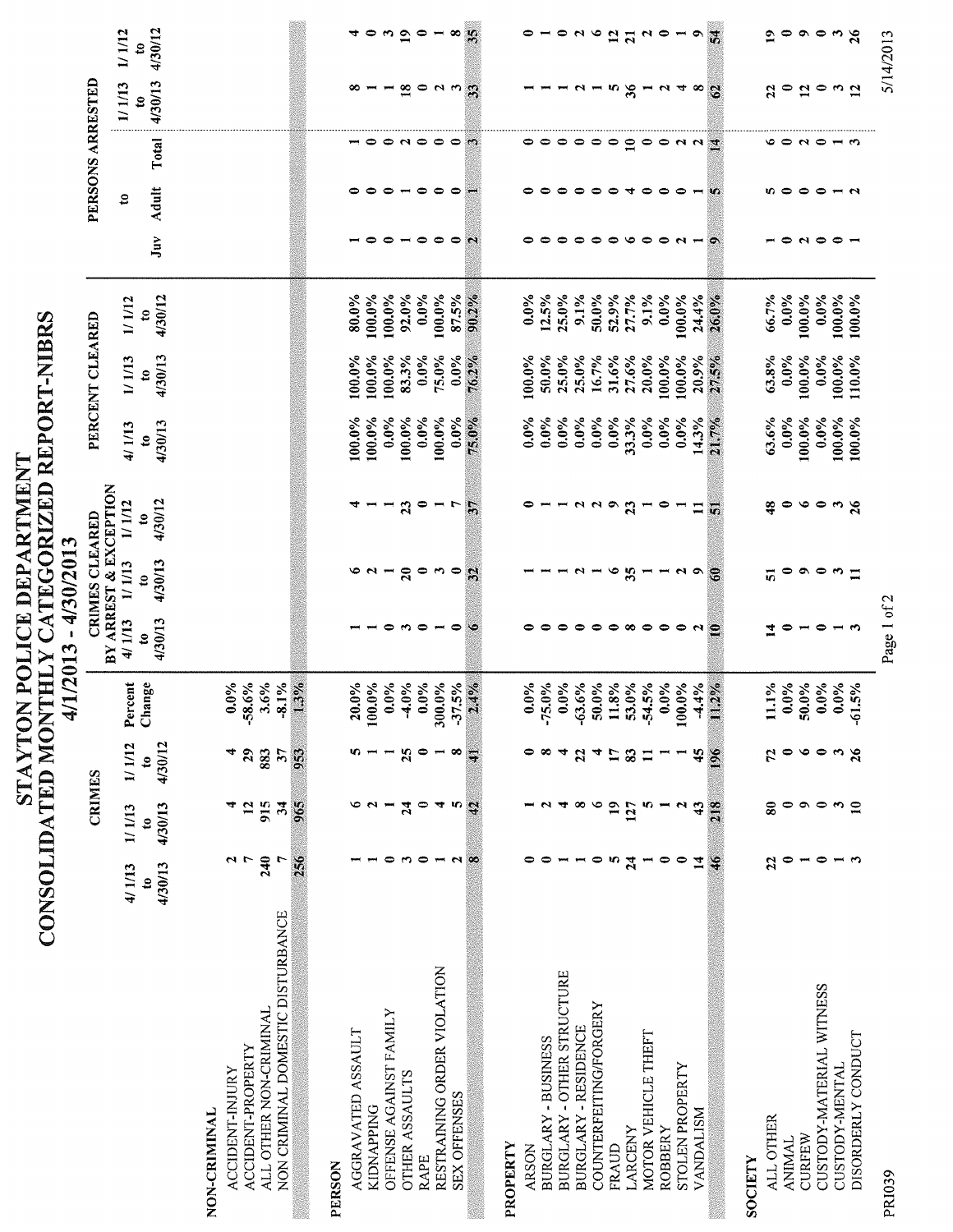|                       | 1/1/12           | $\mathbf{e}$                | 4/30/12 |               | $\overline{z}$              |                |               |                    | $\tilde{=}$                 |           |             | $\frac{8}{1}$  |                            |                                                                        |                  | $\circ$ $\circ$ $\circ$  |                     | प               | 0                                | $\boldsymbol{z}$ |         | F              |                     |
|-----------------------|------------------|-----------------------------|---------|---------------|-----------------------------|----------------|---------------|--------------------|-----------------------------|-----------|-------------|----------------|----------------------------|------------------------------------------------------------------------|------------------|--------------------------|---------------------|-----------------|----------------------------------|------------------|---------|----------------|---------------------|
| PERSONS ARRESTED      | 1/1/13           | $\mathbf{e}$                | 4/30/13 |               |                             |                |               |                    |                             |           |             | 1300           |                            |                                                                        |                  | $\vec{a}$                |                     | $\Xi$           | $\bullet$                        | 52               |         | $\frac{5}{2}$  |                     |
|                       |                  |                             | Total   |               |                             |                |               | ه ∗                |                             |           |             |                |                            |                                                                        |                  | ొ ⇔                      |                     |                 | $\bullet$                        | ≌                |         | <b>C</b>       |                     |
|                       | $\boldsymbol{z}$ |                             | Adult   |               |                             |                |               |                    |                             |           |             |                |                            | 0                                                                      |                  | $\bullet$                |                     |                 | 0                                | $\mathbf{r}$     |         | $\mathcal{L}$  |                     |
|                       |                  |                             | Juv     |               |                             |                |               |                    |                             |           |             |                |                            |                                                                        |                  | ొ ⇔                      |                     |                 |                                  |                  |         | 風話             |                     |
|                       | 1/1/12           | $\frac{10}{4/30/12}$        |         | 100.0%        | 100.0%                      | 100.0%         | $0.0\%$       | $0.0\%$            | 105.0%                      | 11.1%     | 100.0%      | 100.0%         |                            | $\begin{array}{l} 100.0\% \\ 14.3\% \\ 100.0\% \\ 100.0\% \end{array}$ |                  |                          | $0.0\%$             | 76.9%           | 100.0%                           | $100.0\%$        | 100.0%  | 84.2%          |                     |
| PERCENT CLEARED       | 1/1/13           | $\frac{10}{4/30/13}$        |         | 100.0%        | $100.0\%$                   | 133.3%         | 100.0%        | 100.0%             | 106.7%                      | 20.0%     | 100.0%      | 100.0%         | 91.7%                      | 50.0%                                                                  | $0.0\%$          | 88.9%                    | $0.0\%$             | 71.4%           | 50.0%                            | $00.0\%$         | 80.0%   | 83.0%          |                     |
|                       | 4/1/13           | $\frac{10}{4/30/13}$        |         | 100.0%        | 100.0%                      | $0.0\%$        | $100.0\%$     | $0.0\%$            | $100.0\%$                   | 100.0%    | $0.0\%$     | $0.0\%$        | 125.0%                     | $\frac{0.0\%}{0.0\%}$                                                  |                  | $100.0\%$                | $0.0\%$             | 33.3%           | $0.0\%$                          | $00.0\%$         | $0.0\%$ | 84.7%          |                     |
| BY ARREST & EXCEPTION | 1/1/12           | $\mathbf{e}$                | 4/30/12 |               | $\frac{1}{2}$ $\frac{1}{2}$ |                |               |                    | $\overline{a}$              |           | œ           | $\overline{r}$ |                            | $2 - 4 - 7$                                                            |                  |                          | $\bullet$           | $\mathbf{u}$    |                                  | $\mathbf{r}$     |         | $\frac{3}{2}$  |                     |
| <b>CRIMES CLEARED</b> | 1/1/13           | $\boldsymbol{\mathfrak{s}}$ | 4/30/13 |               |                             |                |               |                    | $\frac{8}{4}$               |           |             | $23 - 8$       |                            |                                                                        |                  | $\overline{\mathbf{16}}$ | $\bullet$           | $\overline{15}$ |                                  |                  |         | 239            |                     |
|                       | 4/1/13           | $\mathbf{c}$                | 4/30/13 |               |                             |                |               |                    | ≘                           |           | $\bullet$   | $\bullet$      | ທ ⇔                        |                                                                        | $\bullet$        | ₹                        |                     |                 |                                  |                  |         | $\tilde{v}$    |                     |
|                       | ercent<br>بم     | Change                      |         | 233.3%        | 37.0%                       | 50.0%          | $0.0\%$       | $0.0\%$            | 25.0%                       | 66.7%     | $-75.0\%$   | 85.7%          | 20.0%                      | $-71.4%$                                                               | $0.0\%$<br>7     | 57.1%                    | $0.0\%$             | 61.5%           | $00.0\%$                         | 58.8%            | 66.7%   | 13.8%          | 4.9%                |
|                       | 1/1/12           | $\epsilon$                  | 4/30/12 |               |                             |                |               |                    | $\boldsymbol{\mathfrak{a}}$ | ۰         | ∞           | $\overline{r}$ | $\boldsymbol{\mathcal{Z}}$ |                                                                        |                  |                          |                     | $\mathbf{r}$    |                                  | 5                |         | 253            | 1,443               |
| <b>CRIMES</b>         | 1/1/13           | $\mathbf{e}$                | 4/30/13 |               |                             |                |               |                    |                             |           |             | 13             | 24                         | N                                                                      | 0                | $\overline{18}$          |                     | $\overline{a}$  |                                  |                  | s,      | 288            | 1,513               |
|                       | 4/1/13           | $\boldsymbol{z}$            | 4/30/13 |               |                             |                |               |                    |                             |           |             |                |                            |                                                                        |                  |                          |                     |                 |                                  |                  |         | $\mathfrak{S}$ | 369                 |
|                       |                  |                             |         | DR WHILE SUSP | DRIVING UNDER INFLUENCE     | <b>ELUDING</b> | <b>ESCAPE</b> | FAIL TO DISPLAY DL | <b>FUGITIVE</b>             | HIT & RUN | LIQUOR LAWS | MIP TOBACCO    | <b>NARCOTICS/DRUGS</b>     | PROP RECOVERED - FOR OTHER AGENCY                                      | RECKLESS DRIVING | RUNAWAY                  | <b>SEX OFFENSES</b> | <b>TRESPASS</b> | VEH RECOVERED - FOR OTHER AGENCY | WARRANT          | WEAPONS |                | <b>GRAND TOTALS</b> |

Page 2 of 2

5/14/2013

**PRI039**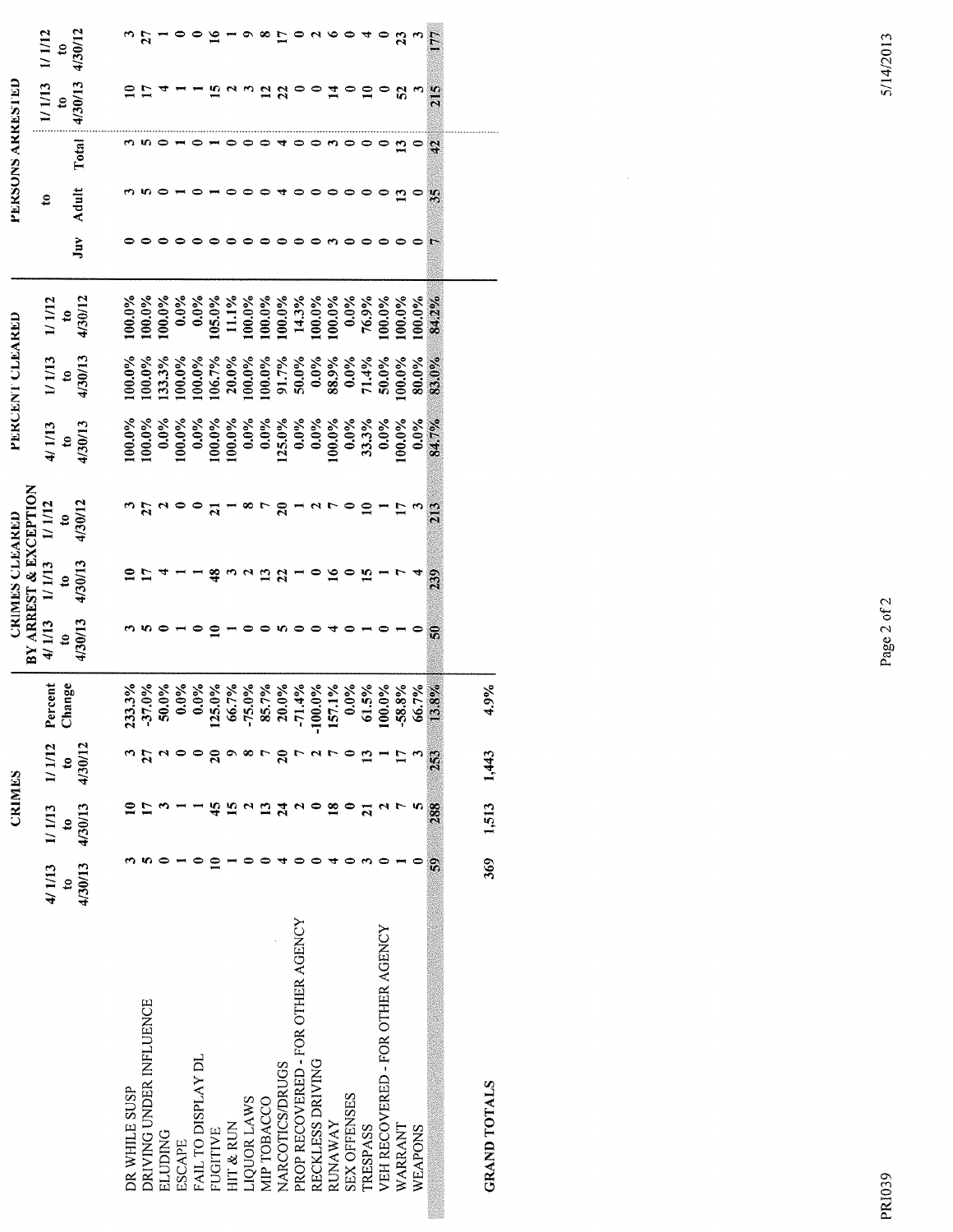

# **CITY OF STAYTON** MONTHLY OPERATING REPORT

## **TO: Mayor A. Scott Vigil and the Stayton City Council**

- **FROM: Jennifer Russell, Administrative Assistant**
- **THRU: Dave Kinney, Public Works Director**
- **DATE: May 20, 2013**

**SUBJECT: April Monthly Operating Report** 

### **KEY ACTIVITIES STATUS**

- **WWTP Facility** Effluent flows: 40.93 million gallons were treated during April. The highest flow was 1.56 million gallons on April 8th, and the lowest flow was 1.04 million gallons on April 30th. The average flow was 1.36 million gallons. Total rainfall for April was 2.76 inches. 24.09 tons of dewatered biosolids were produced.
- **WTP** Highest production day was 2,512,000 on the April 4<sup>th</sup>.
- **Water System** City crews installed 1 new meter, installed 2 radios and replaced 5 meters. Repaired a water service at 1010 Westwood.on E Jefferson between  $10^{th}$  and  $15^{th}$ . All water services were switched to the new water main. The old water line for Jefferson was properly abandoned. At 128 E Virginia a water service was transferred to the 20" water main.
- **Streets** The new sweeper arrived in April. Swept 50 curb miles and removed approximately 8 cubic yards of material.
- **Parks** Volunteer High School Life Skills: 26 hours; Volunteers: 16 hours
- **Building Permits**

| <b>Permit Type</b>                             | <b>Issued</b> | <b>SDC's Paid</b> |
|------------------------------------------------|---------------|-------------------|
| New Single Family Dwelling                     |               | \$11,065.00       |
| Residential Building Addition/Alteration/Other |               |                   |
| Commercial Building Addition/Alteration/Other  |               |                   |
| Electrical                                     |               |                   |
| Mechanical                                     |               |                   |
| Plumbing                                       |               |                   |
| <b>TOTAL</b>                                   |               | \$11,065.00       |

*One (1) Residential SDC = \$11,065*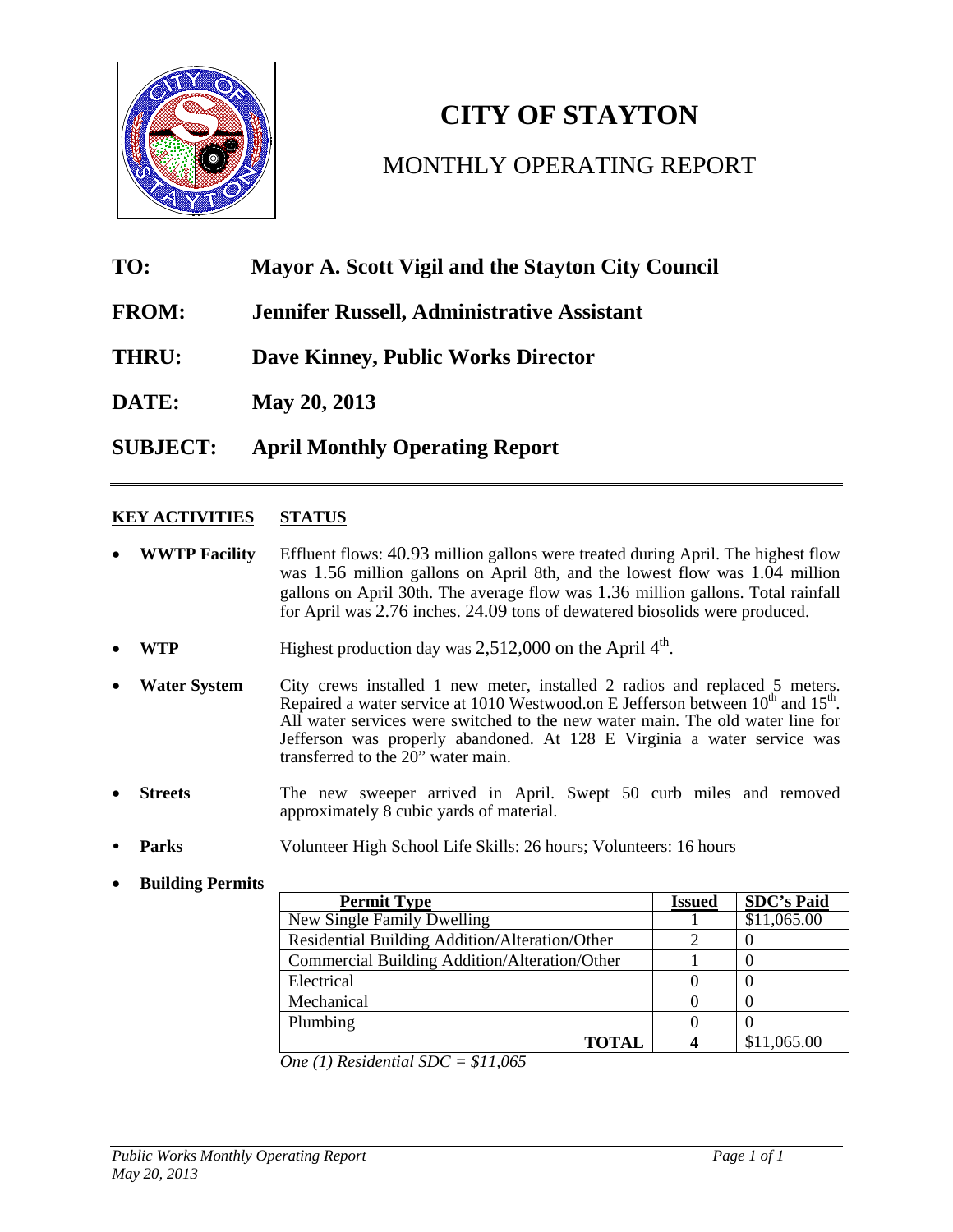

## **CITY OF STAYTON**

## MONTHLY OPERATING REPORT

- **TO: Mayor Scott Vigil and the Stayton City Council**
- **FROM: Alissa Angelo, Deputy City Recorder**
- **THRU: Don Eubank, City Administrator**
- **DATE: May 20, 2013**

## **SUBJECT: April Pool Monthly Operating Report**

## **SALES**

|                                                                                                                             | <b>April 2013</b><br><b>SALES</b> |          |    | 2012-2013<br>YTD |                | <b>April 2012</b><br><b>SALES</b> | 2011-2012<br>YTD |             |  |  |
|-----------------------------------------------------------------------------------------------------------------------------|-----------------------------------|----------|----|------------------|----------------|-----------------------------------|------------------|-------------|--|--|
| <b>Swim Lessons</b>                                                                                                         | \$                                | 2,670.00 | \$ | 14,812.25        | \$             | 3,670.00                          | \$               | 12,681.55   |  |  |
| Daily Receipts                                                                                                              | \$                                | 2,684.47 | \$ | 21,172.57        | \$             | 2,829.57                          |                  | \$28,830.65 |  |  |
| <b>Pool Rentals</b>                                                                                                         | \$                                | 820.00   | \$ | 11,972.50        | \$             | 352.50                            | \$               | 10,861.10   |  |  |
| Pool Vending                                                                                                                | \$                                | 28.00    | \$ | 1,263.41         | $\mathfrak{L}$ | 439.73                            | \$               | 2,131.33    |  |  |
| <b>Memberships</b>                                                                                                          | \$                                | 4,463.00 | \$ | 39,053.19        | \$             | 3,926.37                          | \$.              | 28,654.76   |  |  |
| <b>Lifeguard Training</b>                                                                                                   | \$                                | 0.00     | \$ | 555.00           | \$             | 0.00                              | \$               | 0.00        |  |  |
| Other                                                                                                                       | \$                                | 0.00     | \$ | 5.00             | -\$            | 0.00                              | \$               | 456.50      |  |  |
| <b>TOTAL</b>                                                                                                                | \$10,665.47                       |          |    | \$88,883.92      | \$11,218.17    |                                   |                  | \$83,615.89 |  |  |
| Target revenue above general fund and levy subsidies is \$108,500. YTD sales<br>represent approximately 82% of that target. |                                   |          |    |                  |                |                                   |                  |             |  |  |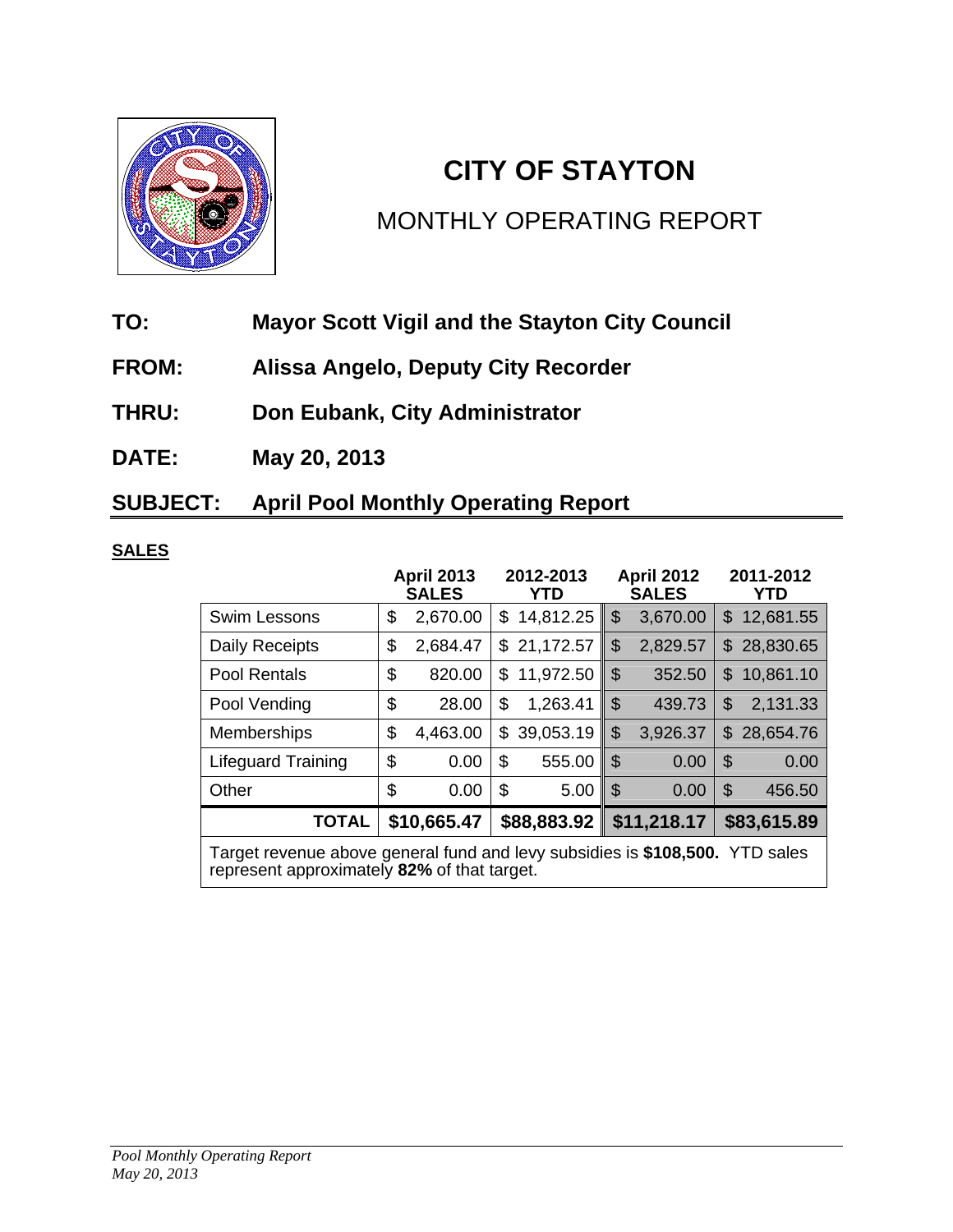

## **M E M O R A N D U M**

### **TO**: **Mayor Scott Vigil and Stayton City Councilors**

**FROM**: **Louise Meyers** 

**DATE: May 20, 2013** 

## **SUBJECT: Library Director's Report, April Activities**

### **Updates:**

The Santiam Canyon Father Daughter Ball was a big success, and 300 fathers and daughters attended. Photos are available on the Facebook page "Santiam Canyon Father Daughter Ball", as well as on the Salem Public Library Foundation Facebook page and website. This was a fundraiser for the Foundation as well as a wonderful community event.

We are partnering with Friends of the Family to plan an event called Grow into Reading, a family literacy fair that will also be the kick-off of the annual Summer Reading Program. The event is on June  $1<sup>st</sup>$  and will take place in our parking lot. We are inviting many community groups that work with children, Family Building blocks, AC Gilbert Discovery village, Kroc center, local Moms clubs, preschools, as well as a "Petting Zoo" of Public Works, the Fire and Police department equipment, a bounce house much more.

Computer classes continue, May's class will be on using Library2Go, and e-book devices.